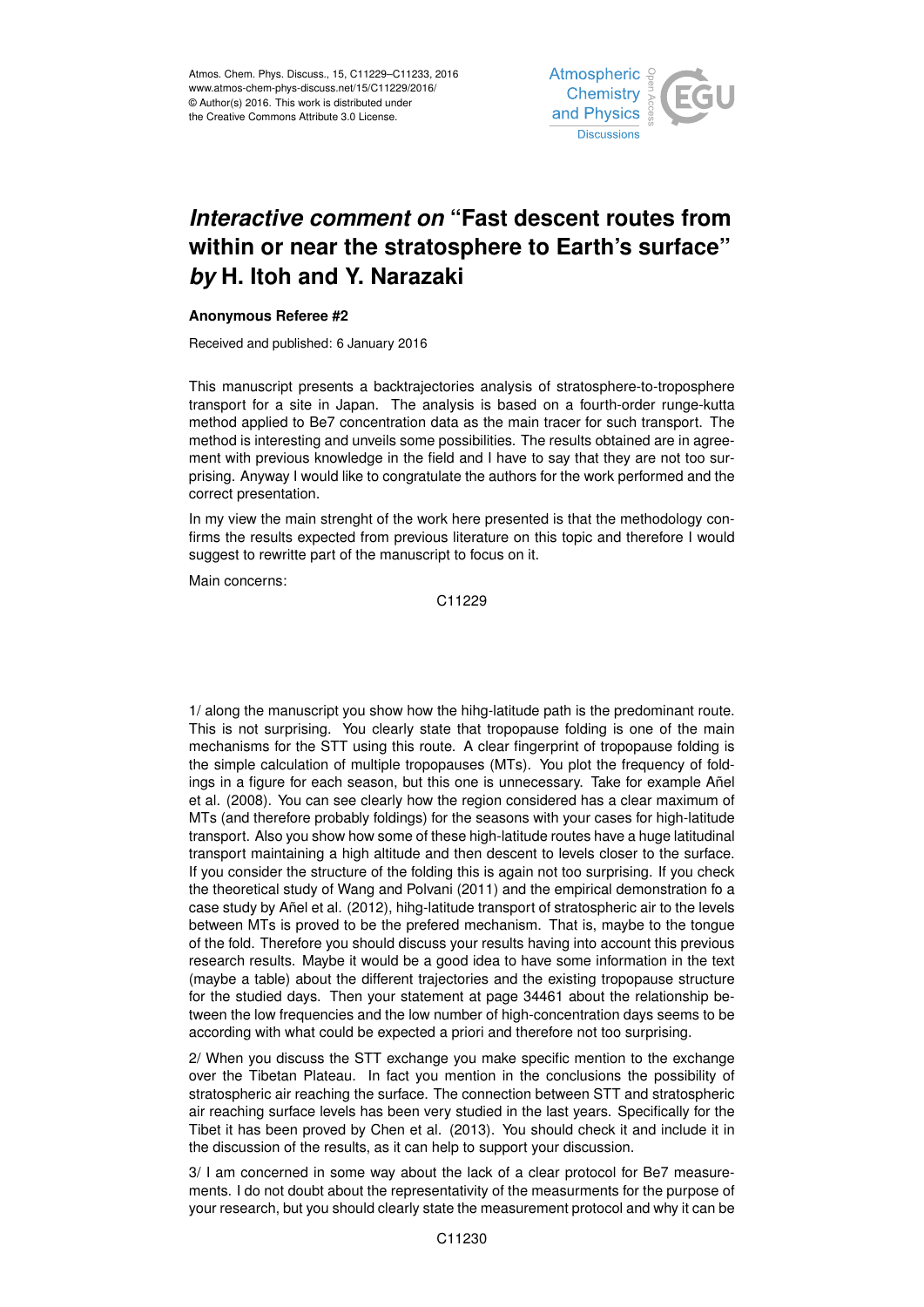considered enough for the research here described. Also, for scientific reproducibility, where can we obtain the data?. This is really important (Section 2).

4/ You consider 9000-10000 m to be stratosphere. Later you extend your reasoning to the PV values as a marker of the stratospheric origin of air masses. It is interesting that with a top of 270 K and 10 hPa all the trajectories begin at so low altitudes. Have you considered computing the tropopause for each case to be sure about the origin of the air masses?. My point is that in some cases you show values below 2.5 PVU and this could not be representative of stratospheric air. I recognize that 2 PVU is broadly used to make differences between the troposphere and the stratosphere, but the origin of this was document by the WMO where it was reported the use of this value during a measurement campaign. That is, it is something used but not 'official'. As Hoinka (1998) points out, values below 3.5 PVU could not be a good idea. At least I would like to see an statement about potential impacts of changing this values on the results.

The authors have put a lot of effort on showing results for each case, but then the manuscript contains 23 figures and this makes it hard to follow sometimes (almost boring). Some suggestions: would it be possible to produce figures that contain all the plots for each case study instead of three different figures for each one?. Then it would be easier to see the full picture of the situation. Could you slightly reduce the lenght of the section 4 and subsections?.

Moreover I suggest changing the title, it is too generic. Focus on the use of Be7 and the region of study.

References: Hoinka, 1998: Statistics of the Global Tropopause Pressure. Mon. Wea. Rev., 126, 3303–3325. Añel et al. (2008) http://onlinelibrary.wiley.com/doi/10.1029/2007JD009697/abstract Wang and Polvani (2011) http://onlinelibrary.wiley.com/doi/10.1029/2010JD015118/abstract Añel et al. (2012) http://dx.doi.org/10.1100/2012/191028 Chen et al. (2013) http://journals.plos.org/plosone/article?id=10.1371/journal.pone.0056909

C11231

Minor issues:

- all the manuscript: the degree symbol for cardinal points is not separated, therefore the numeral and the cardinal direction and degree symbol must appear without spaces. - page 34442, line 24: please, make clear here what you mean by 'rapidly'. Maybe moving the explanation in lines 25-26 in page 3447 here would work - page 34445, line 20: explain the meaning of JST - page 34446, line 3: 10 t? What force unit is this one? Please, use international system units - page 34450, lines 4-25: the explanation reads too complex. Maybe an idea would be to use a figure with a flux diagram to explain better how the process is done. Please, try it. - page 34451, lines20-21: could you explain better the meaning of 'If trajectories...not valid'? - Maybe Fig. 11 could be removed, I do not find it so useful - page 34458, lines 22-23: can you explain better what you want to say by 'transformation of the polar vortex'? Do you mean splits, displacements, associated phenomena? - page 34459, line 17: I do not think that 'necessity' is the right word here. Please, try something different. - page 34460, line 21: instead of 'parcels must descend' I would say 'a potential path for parcel descend is' - page 34461, lines 15-16: what does it mean 'qualitative similar'? How does it change? This is very important, as your definition as you state is pretty 'basic' and the studied area is large - Acknowledgements: I would include the software used in the methods, with references if possible. Also it is good that you have used 'free software' as it helps to assure the reproducibility of your work. This should be highlighted. - References: Dutkiewicz and Hussain is not cited in the text but it appears in the list of references. Langford et al. was published in 2015, not 2014. Sprenger et al. 2003 is not cited in the text. - table 2: the acronyms used here (za, z1) have not been explained the first time that the table is cited in the text. Please, solve it. - table 5: 'h' is not an international unit, so please, write 'hours' - figure 2: in the horizontal plane, please, include monthly marks. Right now it seems as 2014 was complete. - figure 4 and others: please, explain or make explicit that units for the isentropic fields are K. - figure 10: please, remove from the figure unnecessary or not explained information, for example the weird numbers at the top of the figure. Also, for figure 10 you should